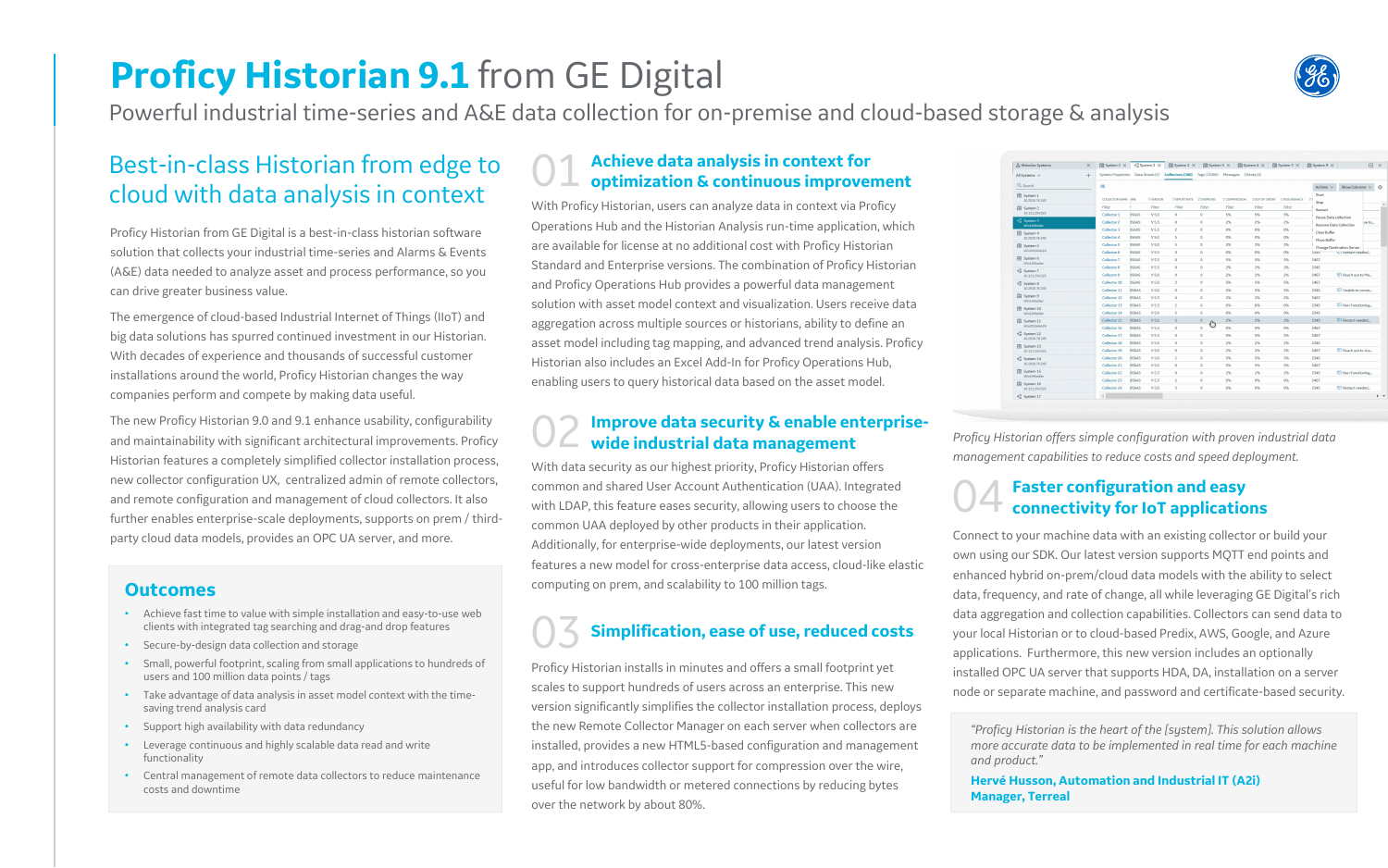# **Proficy Historian 9.1** from GE Digital

Powerful industrial time-series and A&E data collection for on-premise and cloud-based storage & analysis

### **Features**

- Collects industrial data at very high speed, normalizes data and stores it securely, distributes, and allows for fast retrieval and analysis
- 24/7 availability: avoid downtime and information gaps; stability and reliability for continuous improvement data analysis as well as mission-critical applications

### **New in Version 9.0/9.1**

- Multi-domain support for Proficy Historian local security
- Dramatic simplification of collector installation and management: completely simplified collector installation process, new collector configuration UX, centralized admin of remote collectors, remote configuration & management of cloud collectors
- Enterprise-scale deployments enhancements: new model for cross enterprise data access, cloud-like elastic computing on-prem, scalable from 100 tags to 100 Million tags
- Hybrid on premise / third-party cloud data model: select data, frequency, rate of change; support for MQTT end points
- OPC UA server that supports HDA, DA, installation on a server node or separate machine, and password and certificate-based security

### **Proficy Historian: Best-in-class industrial data management that scales to millions of tags**

- Easily deployable mirrored architecture based on GE's U.S.-patented highly efficient and secure storage format
- Alarms & Events database, allowing retrieval of A&E in correlation to time-series data
- Intelligent system diagnostic engine and dashboard
- Browser-based central administrative console and trend client
- Multi-threaded for high performance
- Scales from small to millions of tags
- Ability to perform complex, multi-site industrial information management
- Data in context: Proficy Operations Hub Server and HTML5 Historian Analysis run-time application available for license at no additional cost with Proficy Historian Standard or Enterprise versions
- Native collectors including MQTT collector
- Store and forward capability
- Historian ETL Extract, Transfer, Load
- Remote Collector Management
- High availability

Hardware and software requirements are partially representative [and may vary by customer deployment. Please consult the product](https://www.ge.com/digital/product-documentation)  documentation for more details.

### **Requirements**

The following requirements are not comprehensive. Please refer to the **[online product documentation](https://www.ge.com/digital/product-documentation)** for requirements information or contact GE Digital related to your application.

- Historian Server May be physical hardware or a Virtual Machine (including VM on the cloud) that is equivalent to the minimum physical hardware requirements. For physical hardware, minimum requirements: 2.4 GHz clock-speed Intel Core i3 or i5 or i7 CPU or equivalent AMD Phenom CPU with 8 GB RAM for a 64-bit Historian Server; 80 GB free hard-drive space for the data archives, message files, buffer files, and log files used by the System; 100 Mbps TCP/IP compatible network interface adapter for network communication and certain I/O drivers.
- Operating Systems (64-bit systems only for your Historian Server): Windows Server 2019, Windows Server 2016, Windows Server 2012 R2, Windows 8.1 and 10, Windows 10 IoT
- Microsoft Excel (32 bit & 64 bit) 2019 , 2016, 2013, 2010
- Collectors: Calculation, CygNet, File, iFIX, MQTT, ODBC, OPC, OPC HDA, OPC UA Data Access, OSI PI (& OSI PI Distributor), Server-to-Server, Wonderware. Notes: To collect data from CIMPLICITY, you must use the Historian OPC collector with the CIMPLICITY OPC Server. See documentation for list of Bi-Modal Collectors. Majority of collectors can write to cloud.
- SQL Server 2012 SP3; SQL Server 2014 SP1 (E/S/P); SQL Server 2016 (E/S/P); SQL Server 2017 (E/S/P), SQL Server 2019

Both your IT department and end users will love the ease of deployment, scalability, simplicity, and speed of getting the data and value out of Proficy Historian.



[LEARN MORE](https://www.ge.com/digital/applications/historian)

*Proficy Historian includes use of Proficy Operations Hub's Asset Model mapping and Trend Analysis App for centralized data analysis in context.*

|                                 |                   | LIVE                     |                                         |             |             |                                                                                                                                                                                                                                                                                                                                                     |           | <b>Chart Configuration</b>                            | 63                            |
|---------------------------------|-------------------|--------------------------|-----------------------------------------|-------------|-------------|-----------------------------------------------------------------------------------------------------------------------------------------------------------------------------------------------------------------------------------------------------------------------------------------------------------------------------------------------------|-----------|-------------------------------------------------------|-------------------------------|
| iFIXPump1a                      | $\checkmark$<br>岱 | Last 5 minutes           | $\stackrel{\leftarrow}{\leftarrow}$<br> | $\bigoplus$ |             | $\begin{picture}(16,15) \put(0,0){\line(1,0){15}} \put(15,0){\line(1,0){15}} \put(15,0){\line(1,0){15}} \put(15,0){\line(1,0){15}} \put(15,0){\line(1,0){15}} \put(15,0){\line(1,0){15}} \put(15,0){\line(1,0){15}} \put(15,0){\line(1,0){15}} \put(15,0){\line(1,0){15}} \put(15,0){\line(1,0){15}} \put(15,0){\line(1,0){15}} \put(15,0){\line(1$ |           | 1M<br>94<br>30H<br>1H<br>2H<br>$\bullet$<br>H<br>TIME | 24H<br>4H<br>8H<br>Custom     |
| MAX                             |                   |                          |                                         |             |             |                                                                                                                                                                                                                                                                                                                                                     |           | <b>DURATION</b> 0 : 0 : 5 : 0<br><b>NOTES</b>         | <b>STATISTICS</b>             |
| 140                             |                   |                          |                                         |             |             |                                                                                                                                                                                                                                                                                                                                                     | 320       | SAMPLING MODE Calculated                              | $\vee$ CALCULATION<br>Average |
| 120                             |                   |                          |                                         |             |             |                                                                                                                                                                                                                                                                                                                                                     | 110       | SAMPLING INCREMENT By Size<br>$\times$ 1000           |                               |
| 100                             |                   |                          |                                         |             |             |                                                                                                                                                                                                                                                                                                                                                     | 100       | Add Pens                                              |                               |
|                                 |                   |                          |                                         |             |             |                                                                                                                                                                                                                                                                                                                                                     | 90        | <- iFDOPump1a                                         |                               |
| 50 <sub>1</sub>                 |                   |                          |                                         |             |             |                                                                                                                                                                                                                                                                                                                                                     | no.       | □ ⊙ Displacementpump1BStatusFeedback                  |                               |
|                                 |                   |                          |                                         |             |             |                                                                                                                                                                                                                                                                                                                                                     |           | 2 3 Pumping station                                   |                               |
| 60 <sub>1</sub>                 |                   |                          |                                         |             |             |                                                                                                                                                                                                                                                                                                                                                     | 70        | □ 3 SuctionLevel                                      |                               |
|                                 |                   |                          |                                         |             |             |                                                                                                                                                                                                                                                                                                                                                     |           | D @ WaterTemp                                         |                               |
|                                 |                   | 两                        |                                         |             |             |                                                                                                                                                                                                                                                                                                                                                     | 60        | <b>DOHP</b>                                           |                               |
|                                 |                   |                          |                                         |             |             |                                                                                                                                                                                                                                                                                                                                                     |           | □ 3 RunStatus                                         |                               |
| 20 <sub>1</sub>                 |                   |                          |                                         |             |             |                                                                                                                                                                                                                                                                                                                                                     |           | □ 3 Displacementpump1CStatusFeedback                  |                               |
|                                 |                   |                          |                                         |             |             |                                                                                                                                                                                                                                                                                                                                                     |           | □ 3 Displacementpump1DStatusFeedback                  |                               |
|                                 |                   |                          |                                         |             |             |                                                                                                                                                                                                                                                                                                                                                     | 30        | O Displacementpump1EStatusFeedback                    |                               |
| $\bullet$ 130 PM<br>01.44.00 PM | 01:44:30 PM       | 01:45:00 PM<br>014530 PM | 01.46 00 PM<br>01:46:30 PM              | 014700 PM   | 01:47 30 PM | 01.40.00 PM                                                                                                                                                                                                                                                                                                                                         | $\bullet$ | 5 @ TankLevel                                         |                               |
|                                 |                   |                          |                                         |             |             |                                                                                                                                                                                                                                                                                                                                                     |           |                                                       |                               |
|                                 |                   |                          |                                         |             |             |                                                                                                                                                                                                                                                                                                                                                     |           | <b>N</b> O CombinedFlow                               |                               |
|                                 |                   |                          |                                         |             |             |                                                                                                                                                                                                                                                                                                                                                     |           | 5 O DischargePressure                                 |                               |
|                                 |                   |                          |                                         |             |             |                                                                                                                                                                                                                                                                                                                                                     |           | □ 3 RunStatus                                         |                               |
|                                 |                   |                          |                                         |             |             |                                                                                                                                                                                                                                                                                                                                                     |           | □ 3 Displacementpump1CStatusFeedback                  |                               |
|                                 |                   |                          |                                         |             |             |                                                                                                                                                                                                                                                                                                                                                     |           | □ ⊙ Displacementpump1DStatusFeedback                  |                               |
|                                 |                   |                          |                                         |             |             |                                                                                                                                                                                                                                                                                                                                                     |           | 5 3 TankLevel                                         |                               |
|                                 |                   |                          |                                         |             |             |                                                                                                                                                                                                                                                                                                                                                     |           | < Previous                                            | Next                          |

- Highly efficient data compression: collector compression at the source (deadband) and archive compression at the server
- Flat or traditional hierarchical architecture; horizontal scalability with distributed server architecture
- Secure-by-design storage
- S95 model support
- Condition-based collection
- Server-to-server aggregation
- UAA/OAuth2 Java Web Token security model
- Predix, AWS, Google, and Azure cloud connectivity
- Server-to-Azure IoT Hub Distributor
- Cloudera certified method to move and query data in HDFS / Hadoop to Parquet
- APIs to track version information of collectors, Query Results API, Write Tag API, Rename API
- Public REST API and Java API
- One-click configuration with CIMPLICITY and iFIX
- Excel Add In
- Little to no DB admin required
- Support for storage of Future Data